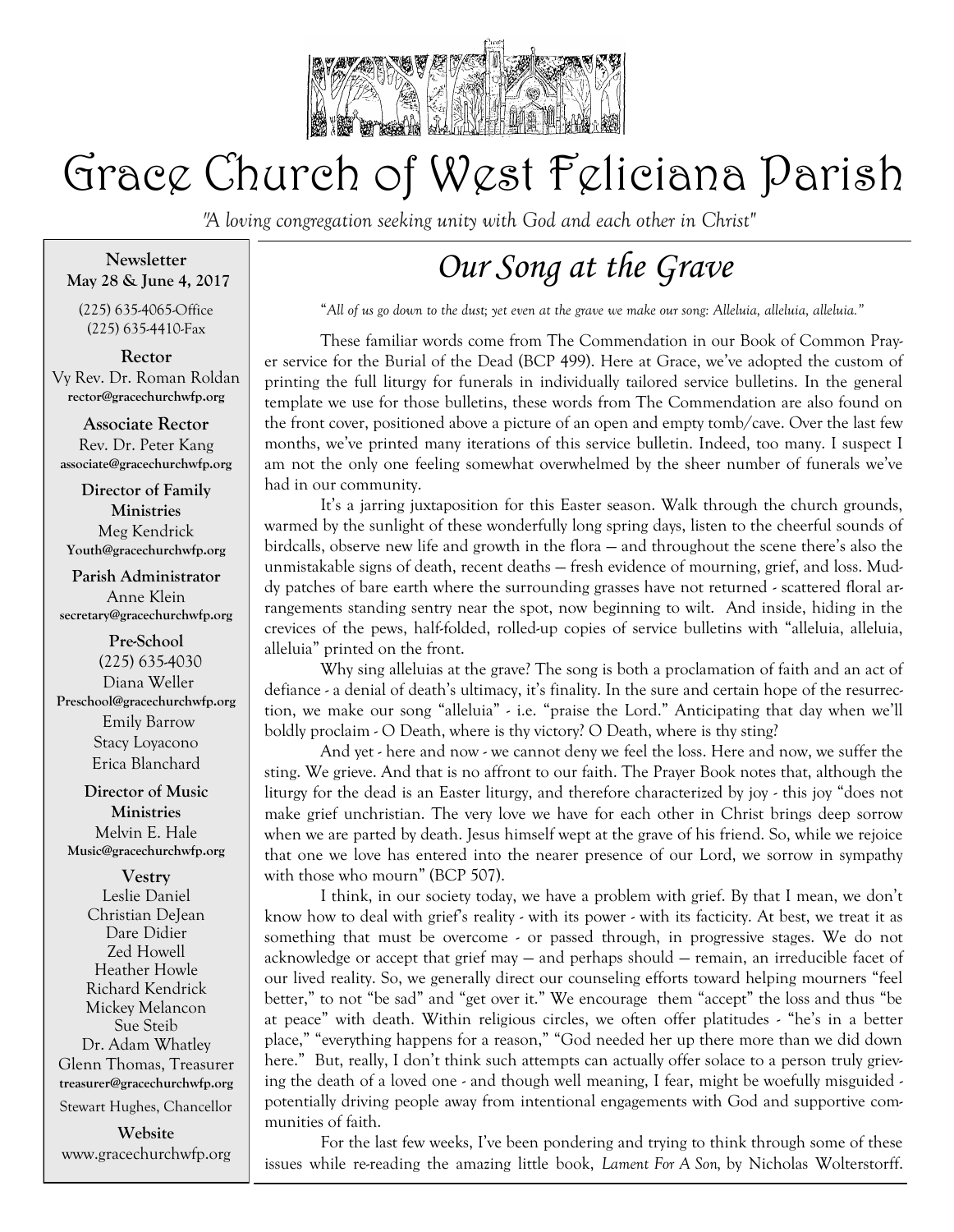Grace Church of West Feliciana Parish

Wolterstorff, a distinguished theologian and professor at Yale University, slowly composed this "song" of *Lament* after his 25 year-old son, Eric, died in a mountain-climbing accident. Its series of short notes and reflections provide a simple, honest, and powerfully raw expression of a father's grief - one that remains utterly faithful to the Gospel, while unabashedly facing and openly struggling with very real, inevitably inexplicable, questions about suffering and death. So, for example, he confesses:

I believe in God the Father Almighty, maker of heaven and earth and resurrecter of Jesus Christ. I also believe that my son's life was cut off in its prime. I cannot fit these pieces together. I am at a loss. I have read the theodicies produced to justify the ways of God to man. I find them unconvincing. To the most agonized question I have ever asked I do not know the answer. I do not know why God would watch him fall. I do not know why God would watch me wounded. I can not even guess.

I think admitting ignorance - that we do not know, and cannot even guess - a reason for such horrible events is the most honest and faithful way we can respond to the problems of suffering and death. Indeed, we cannot and should not try to "solve" such problems with conjectured rationales. Even the most clever explanation cannot erase the awful truth. For us, here and now, the realities of suffering and death must remain a problem.

Re-reading this book, I was struck by Wolterstorff's repeated claim: "Death is demonic." Within the terms of Christian theology, death is not something we are meant to accept or be a peace with. Death is not part of the originally created order. It is an aberration, an outgrowth of our fallen condition something to be defeated, overcome, removed from reality. Wolterstorff notes that "when the writer of *Revelation* spoke of the coming of the day of shalom, he did not say that on that day we would live at peace with death. He said that on that day 'There will be no more death or mourning or crying or pain, for the old order of things has passed away.'"

It can take a while to wrap your head around Wolterstorff's articulation of grief and the nature of death and what it might mean for us. It seems so unfamiliar - and yet, to me at least, so refreshing and true. We must grieve. We must lament. We must be shamelessly open and honest in our struggles - with God, with our faith. For, in so doing, we may, like Wolterstorff, find that "through the prism of my tears I have seen a suffering God" - and more fully know the "great mystery" - "to redeem our brokenness and lovelessness the God who suffers with us did not strike some mighty blow of power but sent his beloved son to suffer *like* us, through his suffering to redeem us from suffering and evil. Instead of explaining our suffering God shares it." The healing that comes from this great mystery does not erase our pain, but it can transform it. For, over time, in the end, "every lament is a love song."

Twelve years after first publishing the book, Wolterstoff remarked: "Rather often I am asked whether the grief remains as intense as when I wrote. The answer is, No. The wound is no longer raw. But it has not disappeared. That is as it should be. If he was worth loving, he is worth grieving over. Grief is existential testimony to the worth of the one loved. That worth abides."

St. Paul explains, in the body of Christ, "if one member suffers, all suffer together." Please know that if you are currently grieving the loss of a loved one, we at Grace are here for you - and will be with you, at your side, through it all. And if ever you need someone to talk to or just a listening ear, please do not hesitate to call me. In Christ, Fr. Peter+

**Richard Rohr** is having a presentation on "The Trinity" in New Orleans on Friday, Dec 1 & Saturday Dec. 2. We will be using his "Alternative Orthodoxy" for the Fall Bible Study which begins September 6th. Several members are planning to attend his event in New Orleans, which begins on Friday night 6:30-8:30pm and continuers the next day with 2 sessions, 9 to Noon and 1 pm to 3pm. We will rent a van to go down and will stay overnight. We are purchasing 10 tickets, at the advance price of \$75, (prices go up \$25 on June 1) so if you are interested, let Dixie Blue know (dixiewblue@gmail.com) 931-5431 if you'd like to buy one of these tickets. Sounds like a fun trip. Invite anyone who would be interested.

**Missing:** a French-white Corning-ware bowl that had Spinach Madeleine in it for Margie Sheets funeral. If you happened to take it home, please return it to the kitchen.

**Men's Prayer Breakfast** is June 7 at 7am. Please join the group for a bible study and a delicious breakfast catered by the Audubon Café.

*Intercessory prayers are asked for Grace Church mem-bers who are ill*: Matt Armstrong, David Barnes, Jamey Daniel, Daisye Howell, Lucile Lawrason, Tom Morris, Eric Nelson, Sara Nelson, Kay Tengler, Sarah Roland, Eleanor Thomas, Wendell Wade, David Walker, Jake Wray, Madeline Wright.

#### **Birthdays**

Houston McVea, Cindy Robinson-May 28; Jeff Pruitt, Will Benton, Fiona Tully-May 29; Lorna Klein-May 31; Kathryn Ward-June 1; Ann Newton, Robert Fisher III, Luke Farmer-June 6; Lynda Truitt, John Emory Walker-June 8; Shondell Havard, Hugh Reid-June 9; Alyson Curry, Emile Pourciau-June 10.

### **Wedding**

**Anniversaries**

Ricky and Chaille Lambert-May 28; Bobby and Sharon Wilson-June 1; Paul and Cary Fitzmorris, Russ and Rhona Wray, Rob and Christie Reinhardt, Kirk and Lisa Kleinpeter-June 2; Roy and Alma Ruth Skaggs-June 3; Charles and Louise Reichman-June 4; Chase and Steve Cunningham, Chris and Tara Grace Jones-June 6; Pat and Lucie Butler-June 7; Hugh and Ginger Reid-June 9; Glenn and Eleanor Thomas-June 10.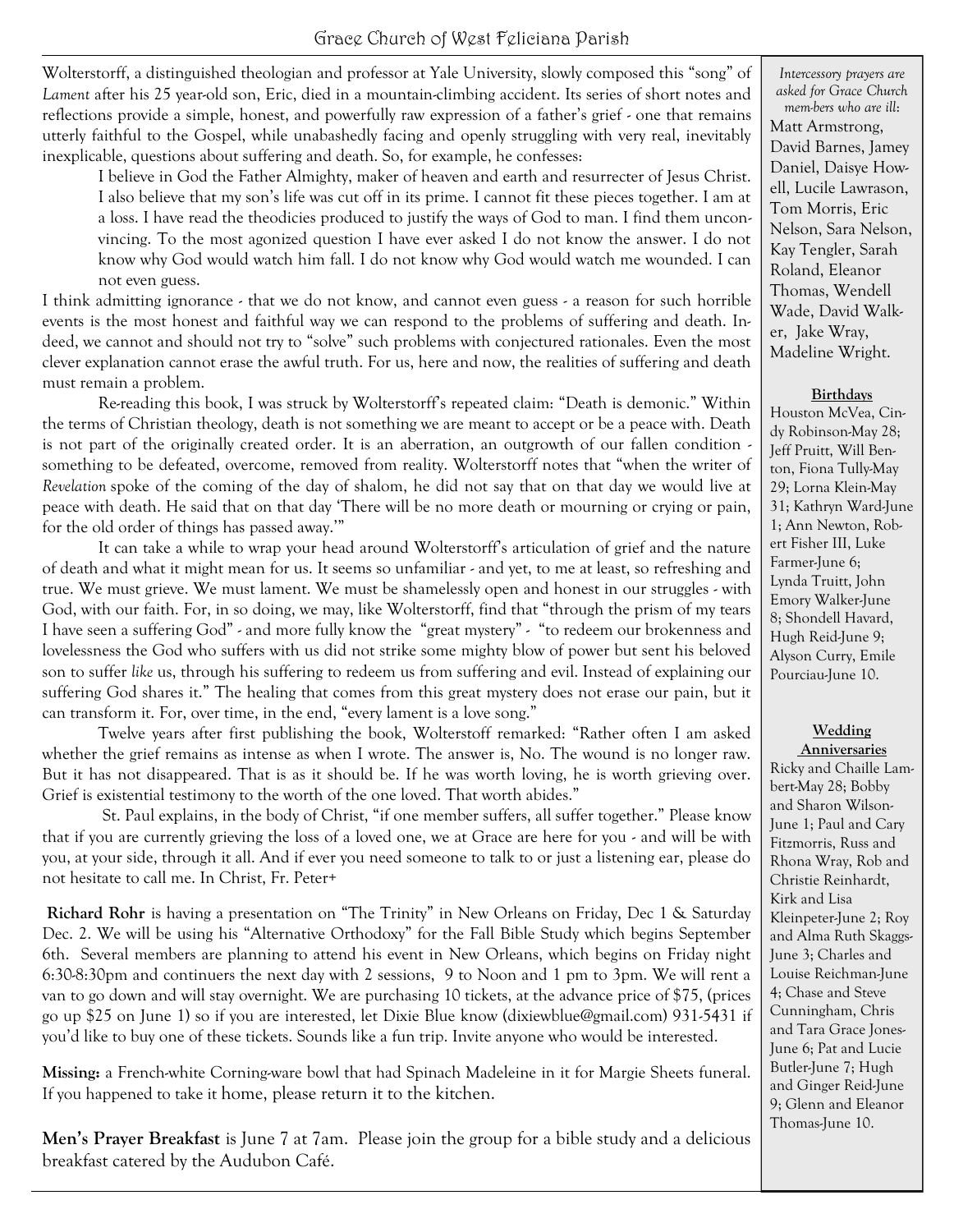*Other persons prayers are asked for:* Charles Barham, Walker Bell, Micaela Kell Bennett, Morris Bennett, Leslie Bickham, Phillip Bowen, Leo Brown, Ben Brown, Steve Brown, Willie Bryant, Randy Bryant, Mac Bullock, John Caruthers, Jenny Clark, Kitty Claus, Bob Crowley, Kathleen Davis, Debbie Desmar, Helen Desselles, Cathy Doslovic, Molly Douglas, Mark Ellison, Jennifer Erickson, Mark Feltner, Dennis Flynn, Matthew Gill, Roy Hardin, Parke Henderson, Wayne Hudnall, Joel James, Michelle Jeansonne, Jill Joffrion, Henry Jones, Mary Jo Kaly, Cecil Kelly, Jody Lemoine, Bob Lewis, Jessica Liddle, Max, Paul McGuff, Ralph McKenzie, Lainee Martrain, Kathy Drew Matter, Mary Anne McCrory, Ruby McKee, David Merritt, Robin Michel, Dorothy Anne Millikin, Jimmy Mitchell, Rusty Melton, Randall Nachman, Barton Platte, Cecelia Polito, Susanna Prescott, Susan Pray, Carol Ratcliff, Tammy Riggs, Cole Rourke, Stephen Seale, Gwin Shanks, Kaizlyn Shockley, Cade Stapleton, Roland Toups, Denham Turner, Darold Whitmer, Zane Woodward. *Those serving in the armed forces*: Parker Blanche, Amanda Browning, James Boucher, Jay Christopher, Ryan Coacher, Ben Colia, John Davis, Joseph Dooley, Bryan Geltz, Edward Jenkins, Laura Latson, Shawn Lemons, Terry Palmer, James Powers, Jeff Ragusa, Christopher Willis, Matthew Young, 745th & 746th Exped Squads,

**Grace Youth Group** is collecting items to make Blessing Bags for the homeless that we will deliver to Project Lot on June 10th. Please drop off items to Meg Kendrick's office in Jackson Hall. Last drop off day will be June 7th as we will be assembling the bags at youth group that evening. See the list on the Jackson Hall bulletin board for the specific items we are looking for including deodorant, toothbrushes, toothpaste, feminine hygiene products, fingernail clippers, chap stick, band aids, hand sanitizer, socks, blue jeans, jackets, blankets, hand towels, tennis shoes, reading glasses, backpacks, granola bars and gift cards (we play bingo and hand out \$5 gift cards to winners.) Suggested restaurants are McDonalds and Raising Canes. Others welcome, just make sure there is a location near downtown Baton Rouge) If you have questions, call Meg at 635-4065 ext 213.

**Pentecost Sunday** is June 4. This is Grace Church's patronal feast day and we celebrate with a picnic after church. Rucker and Susan Leake have volunteered their home (9733 Charlotte Armstrong) to host the picnic. Grace Church provides fried chicken, lemonade and water and everyone brings a dish to share. Bring your swimming suits and lawn chairs to sit in.

**Thank you!** The family of Margie Sheets would like to express their sincere gratitude to all of her Grace Church family for the special reception they hosted. There were simply too many to mention. "Ruth 1:8. May the Lord reward you for your kindness."

**Vacation Bible School** is coming July 10 - 14, 2017! *Maker Fun Factory* promises to be a fun



and Grace-filled week! There will be games, projects, songs, and delicious snacks. The registration link is on our website now: www.gracechurchwfp.org, on our website. If you would like to volunteer, please call Christie Reinhardt or Meg Kendrick at 635-4065 or email [youth@gracechurchwfp.org.](mailto:youth@gracechurchwfp.org) A needs-board for donated items, supplies, snacks, and materials for the week will be posted in the narthex of the church. And thank you in advance for your support!

**Welcome** to new members, Kenneth and Judy Miller and their daughter Whitney, who transferred from Redeemer Lutheran Church in Baytown, Texas.

**Babysitters: S**ome of our babysitters have graduated and some will be gone for the summer, which leaves us with only five teenagers to cover the nursery on Sundays. If you have a teenager who is interested in babysitting, age 12 or older, please find out if they would like to do this part time job. We need two babysitters each Sunday, and they must watch the Safeguarding God's Children video and be CPR/First-aid trained. Give me a call at the Church as I am working on the summer schedule now. Thanks, Anne Klein

**Our high school graduates:** This past Sunday we honored our seniors who recently graduated: Shelby Griffin and Kristen Lyon were each awarded a Folkes/Bankston scholarship. The Lindsay Weller Scholarship was awarded to Shelby Griffin and the Verger's scholarship was also awarded to Shelby. Congratulations to these two youth who have completed their high school education.



**The Super Senior's Annual Pilgrimage to Middendorf's** was a lot of fun. The church rented a van so the group could travel together. oing on the excursion were Carol Woodward, Suzanne Beckley, Barbara Mitchell, Maria Gerry, Chris Roldan, Trish and Bob Toburen and the talented chauffeur, Fr. Roldan.